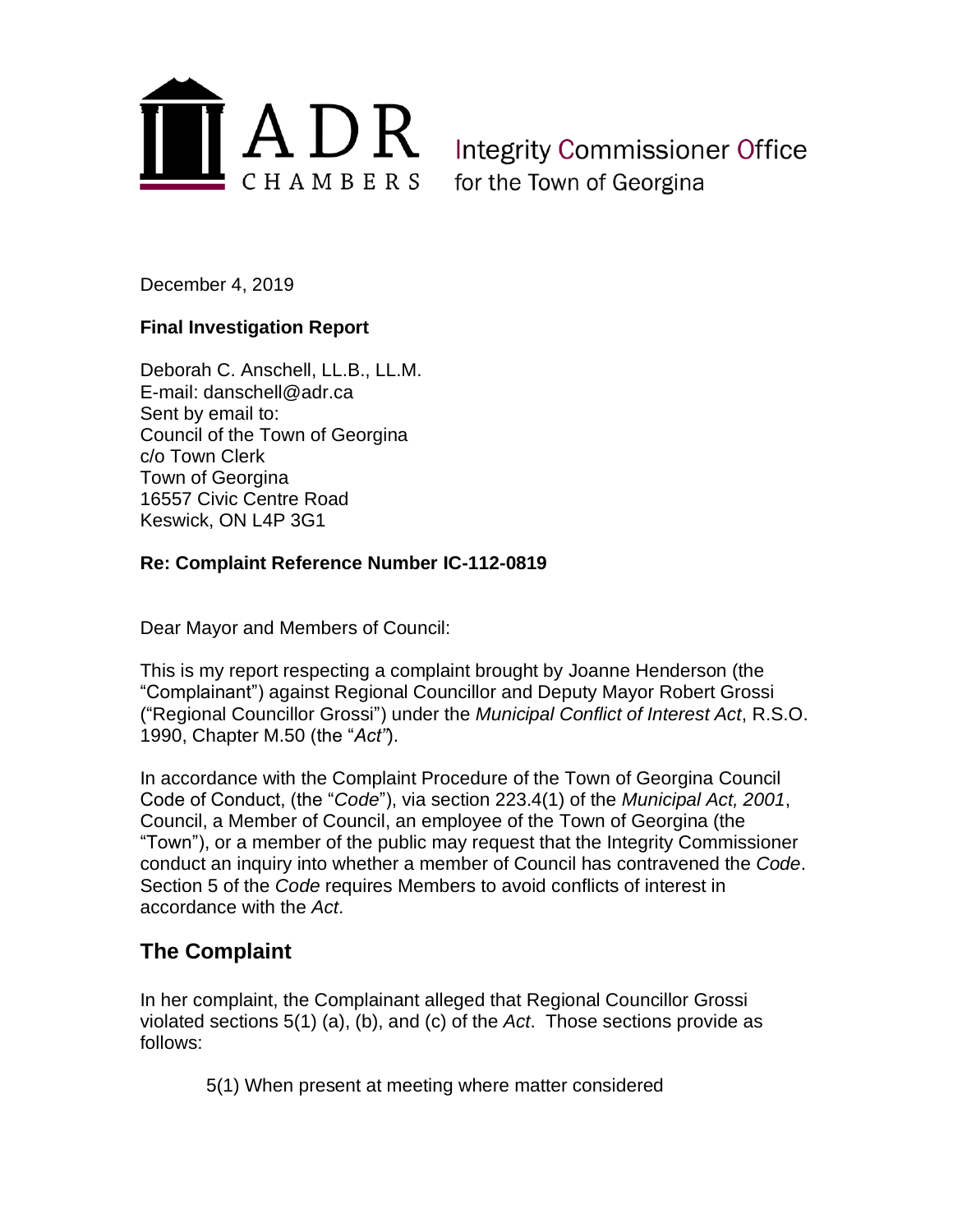Where a member, either on his or her own behalf or while acting for, by, with or through another, has any pecuniary interest, direct or indirect, in any matter and is present at a meeting of the council or local board at which the matter is the subject of consideration, the member,

- *(a)* shall, prior to any consideration of the matter at the meeting, disclose the interest and the general nature thereof;
- *(b)* shall not take part in the discussion of, or vote on any question in respect of the matter; and
- *(c)* shall not attempt in any way whether before, during or after the meeting to influence the voting on any such question.

## **Investigation Process**

I received and reviewed the Complainant's written complaint and her sworn affidavit of August 7, 2019.

I served the Complainant's complaint and supporting material upon Regional Councillor Grossi and asked for a written response. I received the response from Regional Councillor Grossi on August 28, 2019.

I served Regional Councillor Grossi's response upon the Complainant, with a request for a written reply, if any, on August 29, 2019. I received the Complainant's reply on September 17, 2019.

I met with both the Complainant and Regional Councillor Grossi to review their positions on the subject matter of the complaint. I also met with Mayor Quirk and spoke to Councillor Neeson by telephone.

I have to determine whether Regional Councillor Grossi violated the *Act* and the *Code* in not declaring a conflict of interest at the outset of the July 24, 2019, Council Meeting (the "Council Meeting").

## **Complainant's Position**

In her affidavit in support of the complaint, the Complainant noted that her complaint arose in relation to a Special Council Meeting agenda item discussed during the Council Meeting.

The Complainant summarized the issue faced by Council at the Council Meeting as "Who are the rightful owners of the strips of land of the individual lots on the north side of the road allowance along Lake Drive East and Lake Drive North?" (the "Lake Drive Issue").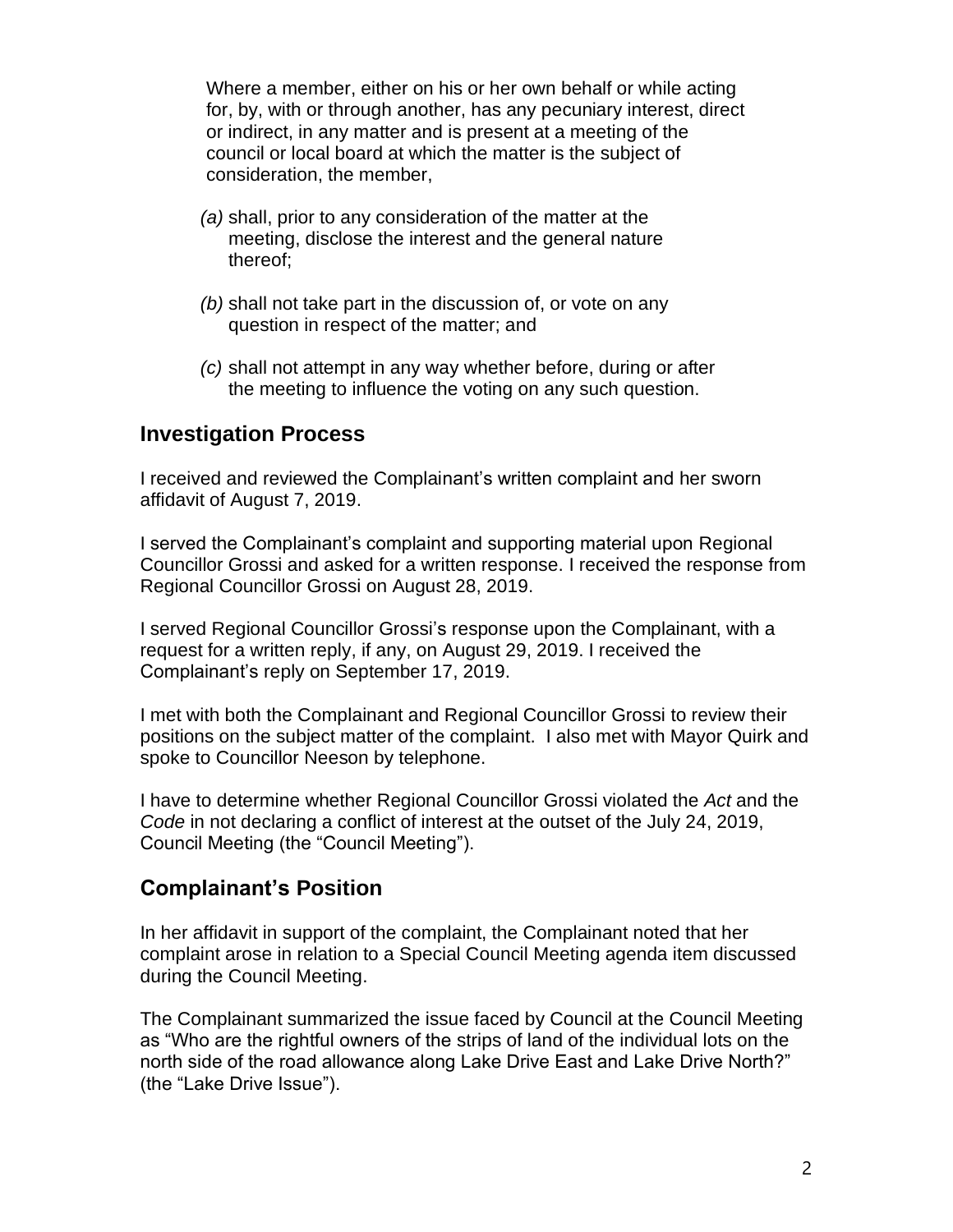The Complainant advised that there are approximately 400 properties with ownership issues to be resolved by the Town. The Town wants to confirm ownership and update the deeds and Land Registry Records.

According to the complaint, years ago, it was agreed that owners of the lots on the south side of the road allowance would have exclusive use of the strips of land on the north side of the road allowance while the dispute of the ownership of the strips of land was being determined. At their personal expense, the owners have maintained and improved their waterfront strips of land.

The Complainant stated that Regional Councillor Grossi did not declare a pecuniary interest at the Council Meeting. Regional Councillor Grossi and his family own an indirect waterfront property in the area that was included in the matter considered by Council at the Council Meeting. The civic address of the property is 99 Lake Drive East, Keswick, Ontario (the "Grossi Property").

The Complainant noted that Regional Councillor Grossi actively led and participated in discussions throughout the Council Meeting. He also voted throughout the Council Meeting.

Regional Councill Grossi attempted to replace the staff recommendations on the issue of property ownership with his preferred recommendations.

# **Regional Councillor Grossi's Reply**

In his reply, Regional Councillor Grossi acknowledged that he and his wife, Carolyn Grossi, own the Grossi Property. They purchased this home on August 27, 1985.

Regional Councillor Grossi noted that he had consistently maintained and made improvements annually to the Grossi Property. He stated that since the purchase of the Grossi Property, the Town and the Municipal Property Assessment Corporation ("MPAC") have assessed and taxed the property as one fronting on a body of water. The Grossi Property is assessed at a special rate because of its location. Regional Councillor Grossi did not challenge this property assessment because he believed that he owned the land to the water's edge.

Regional Councillor Grossi acknowledged that in 2018 and 2019, the Town and its Council have been challenged by the issue of the ownership of the land along the northern boundary of lots fronting on Lake Drive East and Lake Drive North. The Town wants to pursue a settlement agreement with the property owners. In order to achieve this objective, the Town has considered having the property owners on Lake Drive East and Lake Drive North pay for a survey of the individual lots directly in front of the adjoining properties. As well, discussions have included the owners paying for legal fees associated with the costs of registering the new ownership agreements. Finally, the Town has solicited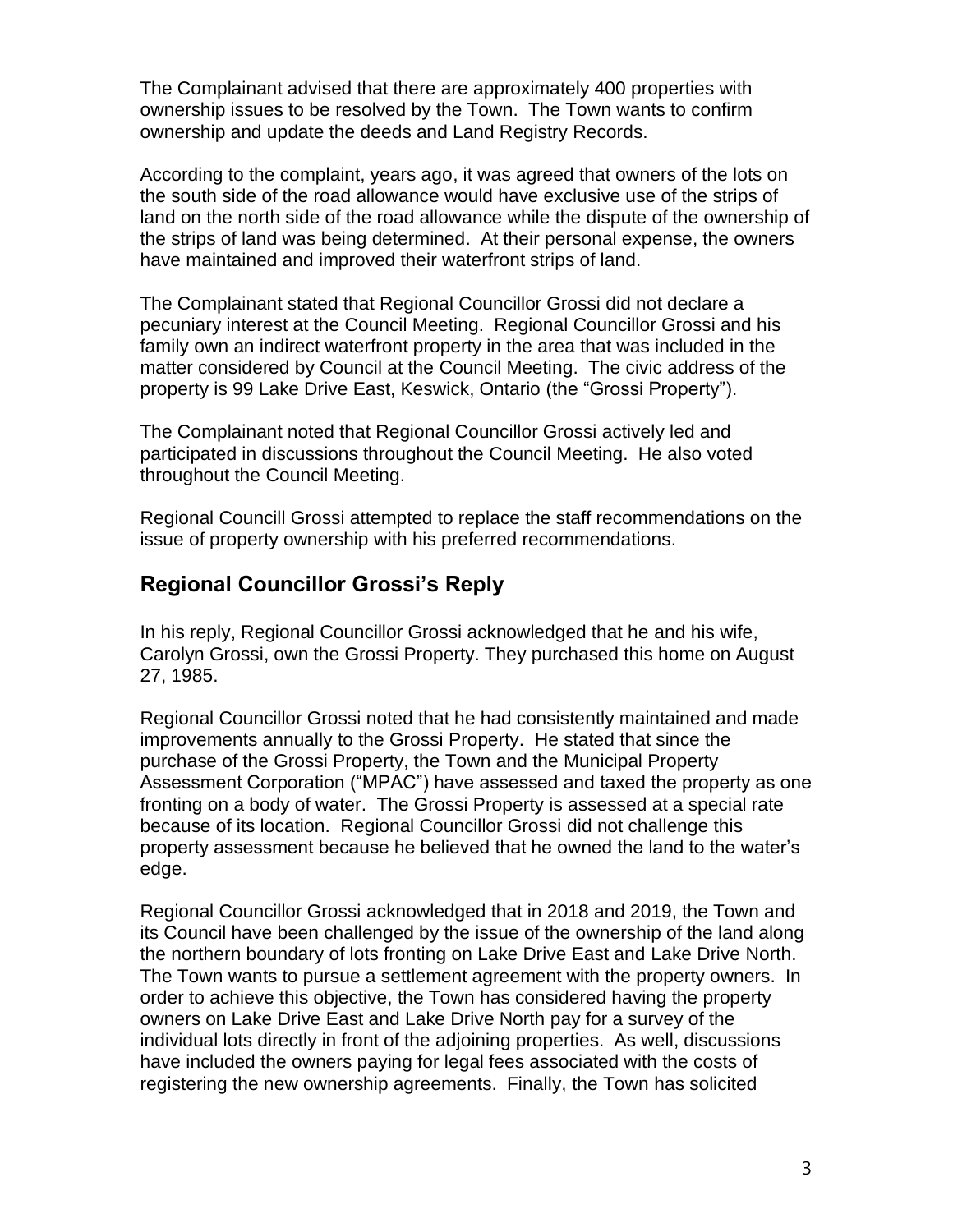appraisal information for three test properties to assess their value, in anticipation of offering the properties for purchase to the adjacent landowners.

Regional Councillor Grossi expressed the view that the value of the Grossi Property would not change if he paid for a survey, paid legal fees, and paid to acquire the lakefront land abutting his land. Thus, he believes that he has no pecuniary interest in these issues.

## **Analysis**

A reference to the Office of the Integrity Commissioner with respect to a potential conflict of interest invites me to investigate a matter with respect to the entirety of the *Code* and the *Act* considering both its rules and the spirit behind the language used when addressing the subject matter of the complaint.

Portions of the *Act* were set out earlier in this report. Those provisions are sufficient to complete my analysis of the issue before me.

#### **Standard of Proof**

The standard of proof is on the balance of probabilities in respect of this civil matter. As the Supreme Court of Canada clearly stated: "*...*there is one civil standard of proof at common law and that is proof on a balance of probabilities*...*": *F.H. v. McDougal*, [2008] S.C.J. No. 54 (S.C.C.) at para. 40.

## **Findings**

In making a recommendation resulting from this complaint, it is necessary that I consider the relevant provisions of the *Act* in the context of the issue before Town Council.

By way of background, Regional Councillor Grossi has a lengthy tenure with the Town. He served for five terms as the Town Mayor and three years as a local Councillor. In 2018, he was elected as a Regional Councillor/Deputy Mayor.

Historically, Town Council has been wrestling with the Lake Drive Issue for decades. Some 400 properties along Lake Drive North and Lake Drive East have indirect waterfront access. The property owners have been accessing the parcels of land on the waterside for their exclusive use, and the Town has permitted this. However, in most cases, the Town has ownership of the parcels of land on the shoreline.

For several years, Town Council has struggled to determine options to satisfy all stakeholders. The Town has sought legal advice from its solicitor, Andrew Biggart. Mr. Biggart has suggested that one option is for the Town to sell the strips of properties on the north side of Lake Drive to eligible property owners at fair market value after appraisals have been conducted. Some owners of Lake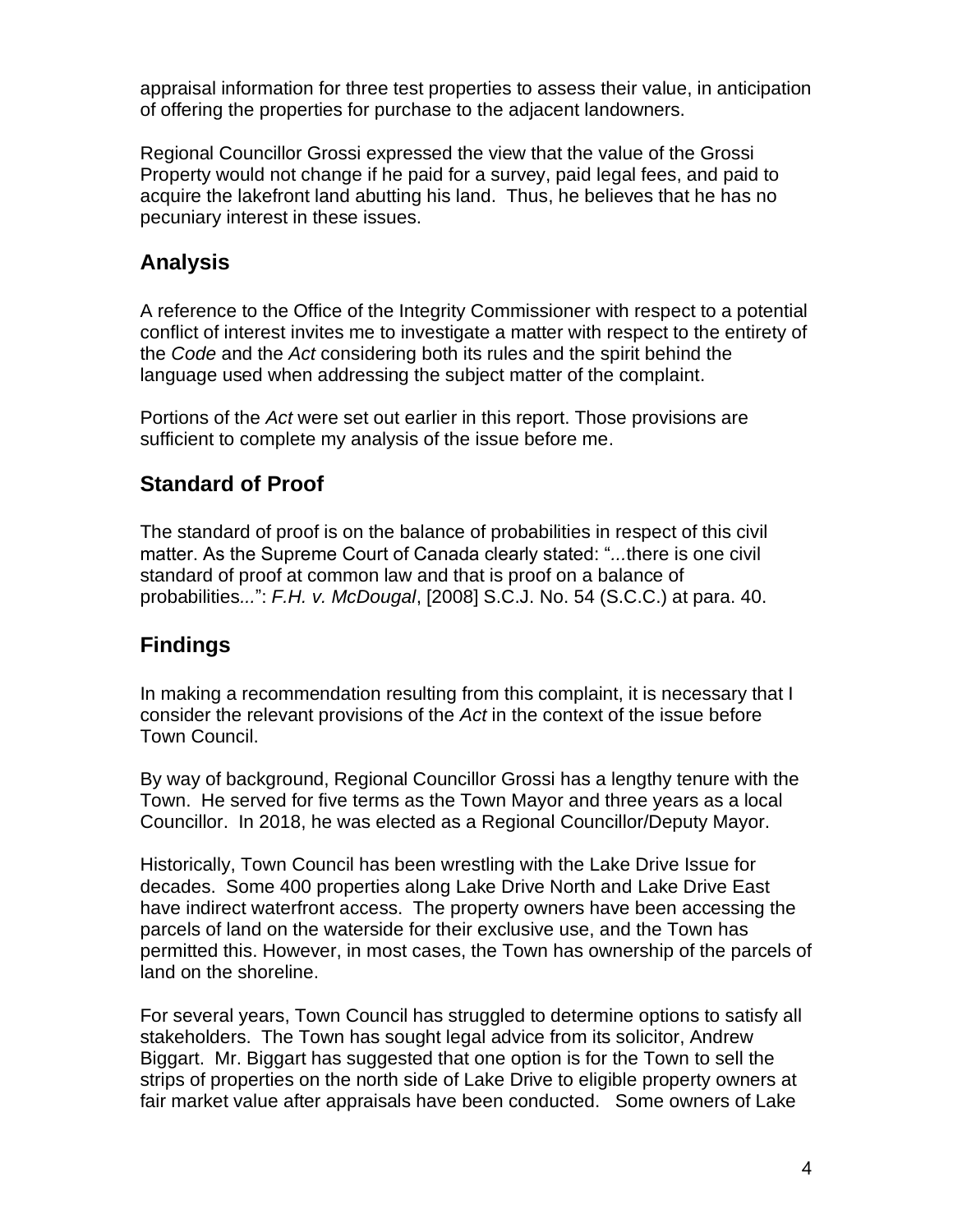Drive properties have argued against the fair market value approach. Instead, they suggest that a charge for a portion of legal fees and survey costs be levied to the homeowners in exchange for the transfer of the shoreline properties, without any further payments being required.

The matter was dealt with at a Council meeting on January 20, 2018 (Regional Councillor Grossi was not on Council at that date). At that meeting, Mr. Biggart provided a review of recommendations and information regarding licensing, lease, and sale options. He advised Council that lease, license, and sale of the lakefront parcels were all options for consideration.

The Minutes from this meeting note that it was decided in part that staff would establish a public consultation process to receive public input related to the potential sale or lease of the lakeside lots.

The most recent Report from the Office of the Chief Administrative Officer (the "CAO") with respect to the Lake Drive Issue is Report No. CAO-2019-0033 delivered on July 24, 2019 (the "Report"). The Report recommended in part that Council approve the recommended cost recovery approach with respect to the divestiture of the lakeside lots plus a price per square meter based on appraisals as recommended by Mr. Biggart.

The Report recommended that the following steps be taken with the corresponding timelines:

- 1) appraisals should be conducted on three to five lakeside properties to establish the cost per square meter in August 2019;
- 2) estimates should be obtained with respect to survey costs in August 2019;
- 3) a public information centre should take place in the fall of 2019;
- 4) the CAO should report back to Council in late fall 2019;
- 5) a consultant should be retained to determine the best approach. The consultant will prepare necessary reports and support public meetings.

I have watched the video from the Council Meeting and read the draft minutes. Councillor Neeson declared an interest with respect to the Lake Drive Issue, but Regional Councillor Grossi did not declare an interest.

At the Council Meeting, David Reddon, CAO, presented a summary of the Report. Mr. Biggart also presented his views. He noted that Council has an obligation to ensure that it receives a fair price for an asset. An appraisal report is helpful input for Council; Council can then determine its own value and sale price. Mr. Biggart noted that it would be best to have a value informed by an appraisal report. Council does not need to use the figure the appraisal report indicates, but Council can communicate that it has been informed of the value.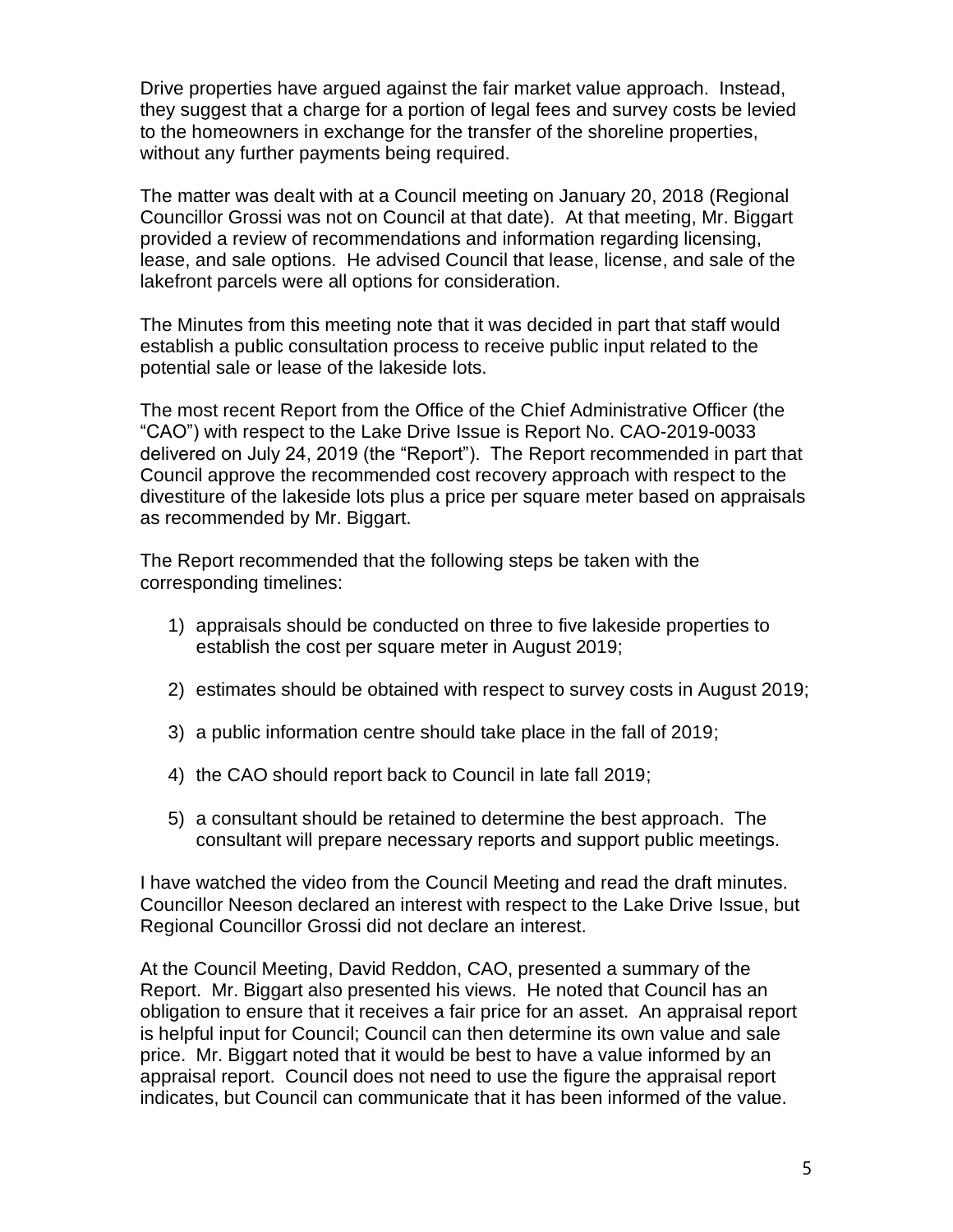Mr. Biggart advised that the vast majority of shoreline properties are owned by the municipality. However, there are a few properties with issues or questions. Mr. Biggart advised that he was obligated to provide all options available to the Town. The objective of the exercise was to try to divest the lands and have residents assume responsibility. There are several approaches for property purchases by residents.

Mr. Biggart advised those at the meeting that the Town cannot ignore the past reports concluding that the Town does in fact own the land. Where the Town chooses to sell this asset, it must do so at a reasonable cost.

During the Council Meeting at 9:40 p.m., Regional Councillor Grossi moved as follows:

- 1. That Council Receive the Report prepared by the Office of the CAO dated July 24, 2019 respecting the Lake Drive Shoreline Jurisdiction Action Plan.
- 2. That the Town establish that it would be reasonable to charge each lakefront owner an amount equivalent to the actual legal costs and survey costs incurred in effecting a conveyance of the waterfront lots to the eligible property owners (the actual amount of such costs to be determined as they arise) plus an administration charge, the greater of \$1 per linear foot of frontage or \$200.
- 3. That the Town issue a notice to each eligible property owner of the town's intention to convey clear title to such eligible property owner of the lands (to be identified by later reference plan) on the lake side of Lake Drive east and north as the case may be and thereby make enquiry of such eligible property owner such owner's desire to acquire such property.
- 4. That the town accept offers to quiet title by conveyance thereof to accepting eligible property owners and to immediately undertake preparation of required reference plan and legal documents to effect such conveyance provided that the eligible property owner first deposit with the Town payment in the amount of \$500 together with their acceptance of the proposal and to pay the balance thereof upon conveyance of the lake side property on such terms as the town and the eligible property owner may agree.
- 5. Such options for payment to include payment on closing of the balance then due or payment amortized over time in similar fashion as was permitted in the case of the hookup of water and sewer.

This motion was subsequently withdrawn.

A motion was subsequently carried as follows: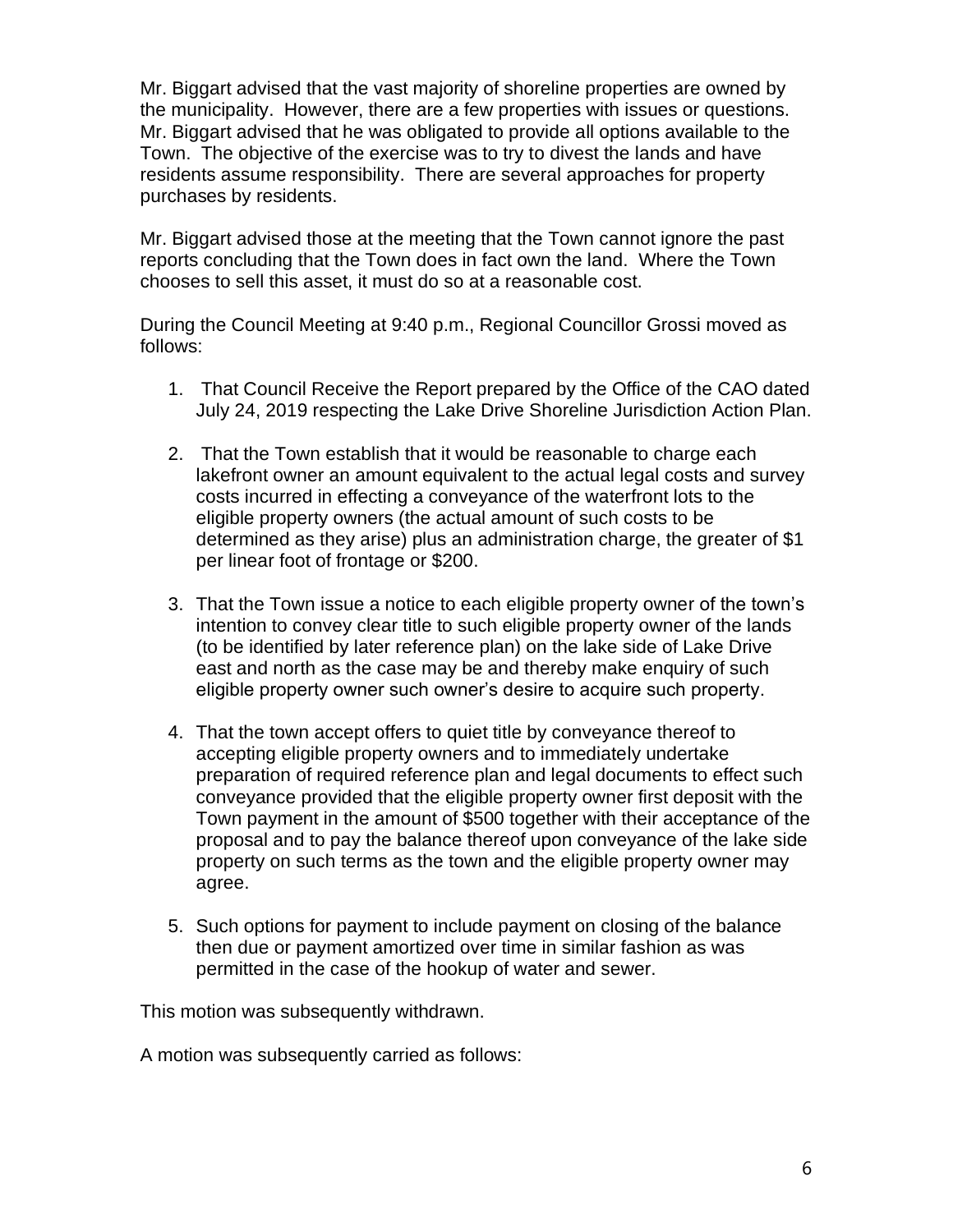- 1. That Council receive the Report prepared by the Office of the CAO dated July 24, 2019 respecting the Lake Drive Shoreline Jurisdiction Action Plan.
- 2. That Council direct staff to engage an appraiser to conduct appraisal of 3 to 5 waterfront properties, taking into consideration all potential encumbrances such as easements and zoning restrictions and the restriction of conveyance of waterfront properties to adjacent eligible property owners only, as well as obtain cost estimates and completion time for the preparation of a reference plan/survey and report back to a Special Council Meeting to be held on September 25, 2019.
- 3. That staff investigate options for lands not owned but currently occupied by a beach association other than incorporation as a not-for-profit organization.
- 4. That Council direct staff to coordinate the Lake Drive Shoreline Jurisdiction Action Plan with the Waterfront Parks Masterplan as it relates to the acquisition of divestiture of lakeside lands for any potential synergies and reciprocal support of each plan.

From a review of the video of the Council Meeting, I note that Regional Councillor Grossi was the most active participant of all the Council Members. He had two protracted exchanges with Mr. Biggart: the first was for ten minutes commencing at the 46-minute mark, and the second was also for ten minutes commencing at the 1:54 minute mark. Regional Councillor Grossi also voted on the motion that was subsequently carried.

With respect to the issue of ownership of the adjacent parcel of land next to the Grossi Property, I have obtained a title search of the lakeside lands across from the Grossi Property. I also reviewed a title search of the Grossi Property.

In Regional Councillor's Reply to the draft version of this report, he provided information through his counsel with respect to ownership of the lakeside lands across from the Grossi Property. His view is that when he and his wife purchased the property in 1985 the legal description included *"*all lands in front to the water's edge of Lake Simcoe excepting that part thereof used as a travelled road." His view is that he owns the property outright as described in the legal description.

Regional Councillor Grossi also advised in his comments that his residence location was known to all at the meeting and nobody raised an issue of conflict or questioned why he was voicing his concerns and suggestions on behalf of affected property owners.

It is beyond my purview to provide a legal opinion of the ownership of the lakeside lands across from the Grossi Property. I have obtained conflicting information with respect to the ownership issue. However, in my view the waterfront lands across from the Grossi Property may be owned by the Town.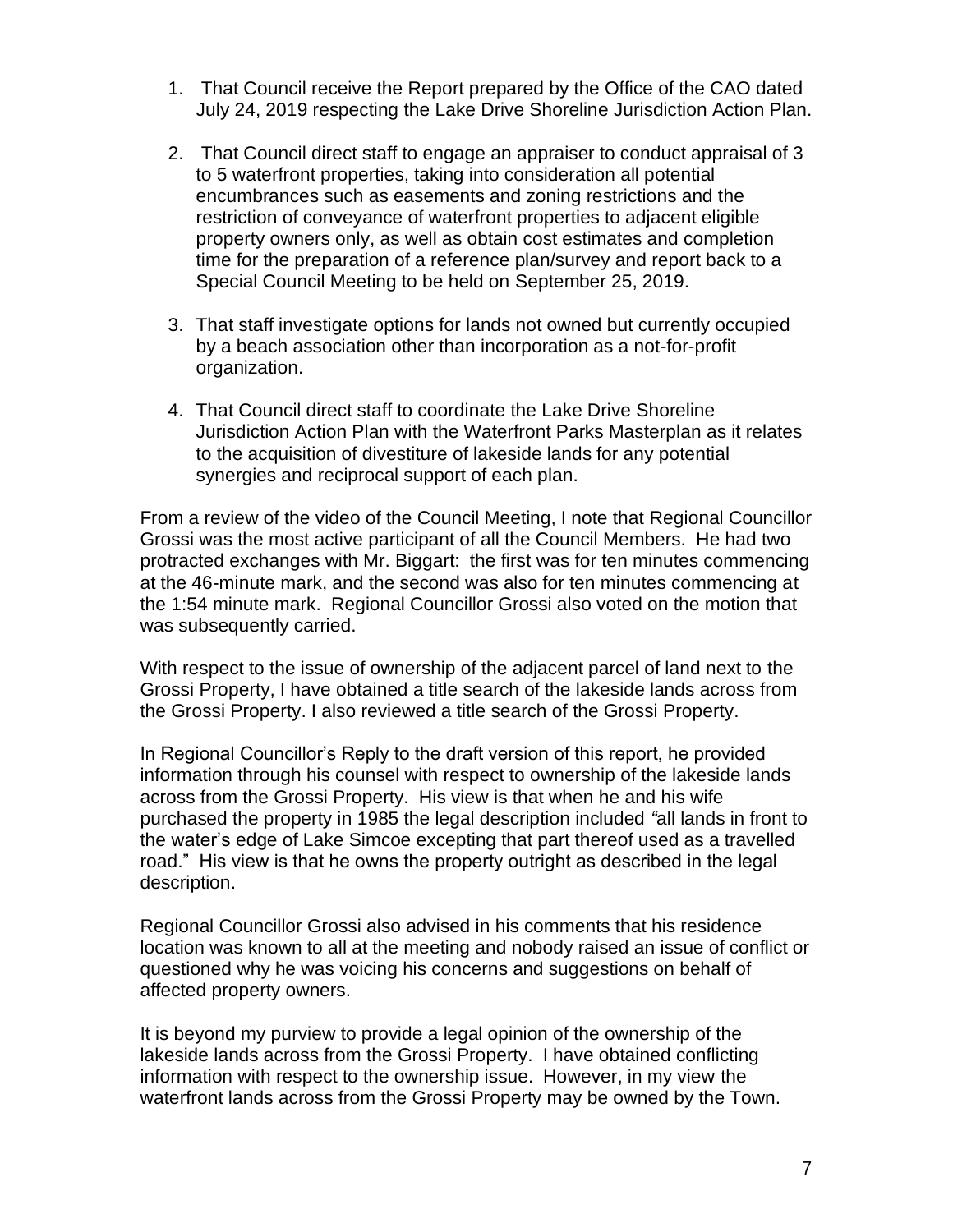As mentioned earlier, both the *Act* and the *Code* are relevant to the matters reviewed in this report. It is important to note that as of March 1, 2019, integrity commissioners have standing to make an application to the courts on behalf of a complainant. Integrity commissioners also have the jurisdiction to investigate complaints brought pursuant to the *Act* as breaches of a municipal code of conduct. The courts have broader powers than an integrity commissioner with respect to penalty. The courts can remove a member from office, but both the courts and the integrity commissioner can address a reprimand, or a suspension of a member's pay for up to three months.

I have to consider whether Regional Councillor Grossi violated the *Code* or the *Act* in not declaring a conflict of interest at the outset of the Council Meeting. In making this determination, I must decide whether Regional Councillor Grossi had any pecuniary interest in any matter discussed at the Council Meeting.

In my view, Regional Councillor Grossi had a palpable and apparent conflict of interest that he should have declared at the Council Meeting. For almost three hours, the Council Meeting dealt solely with the issue of how residents of Lake Drive East and Lake Drive North would be permitted to acquire title to waterfront lands adjacent to their properties. It is not disputed that Regional Councillor Grossi owns property on Lake Drive East. He may therefore be presented with an opportunity to acquire lands adjacent to his property. The proper amount that Lake Drive owners will be required to pay was the subject of the meeting.

Regional Councillor Grossi proposed a motion that would allow Lake Drive owners to acquire adjacent land in exchange for a pro-rata share of survey and legal costs. He ultimately withdrew that motion. Instead, a motion passed, as noted above, that the Town should conduct appraisals to guide it in setting the appropriate price for Lake Drive property owners to acquire adjacent lands.

The chosen method for determining the price of acquisition of adjacent lands has a direct financial impact upon Regional Councillor Grossi. In fact, given Regional Councillor Grossi's vast experience on Town Council, I find it disturbing that he did not recognize the obvious conflict that arises from his pecuniary interest as a Lake Drive property owner. It appears clear from the video of the Council Meeting that Regional Councillor Grossi was not able to impartially consider the Lake Drive Issue, as he was a very active participant in the Council Meeting. However, even without such active participation, Regional Councillor Grossi has a conflict. He may be directly impacted financially by any decisions of Council with respect to the Lake Drive Issue. A reasonable person would perceive that a councillor who owns property on Lake Drive objectively has a conflict when considering the Lake Drive Issue.

A final determination has not yet been made with respect to which property owners on Lake Drive will be eligible to purchase adjacent lands. Regional Councillor Grossi is of the view that he already owns the adjacent lands. Others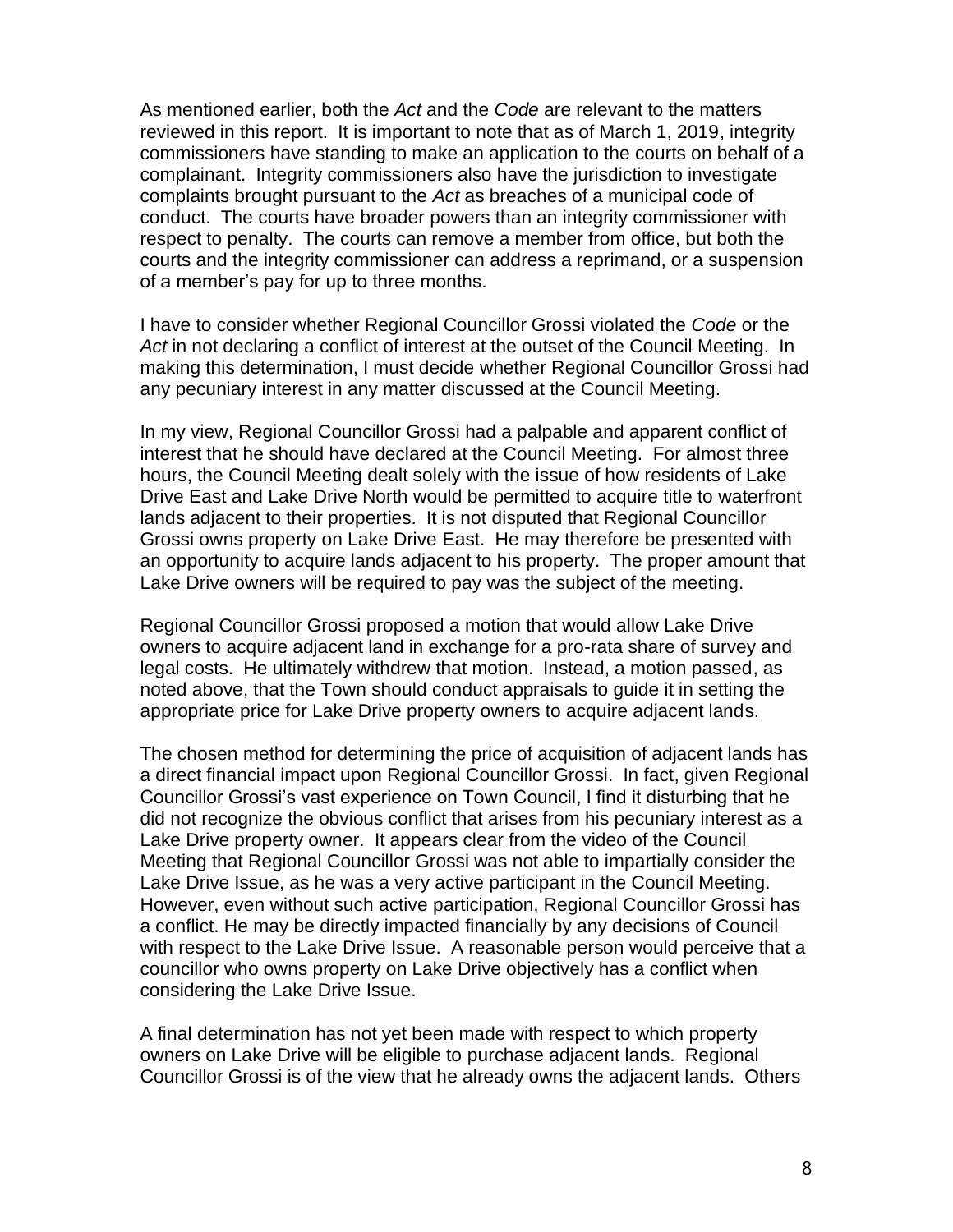are of the view that the Town owns the adjacent land. Until this issue is finally determined, Regional Councillor Grossi has an apparent conflict.

I find that Regional Councillor Grossi's participation in the Council Meeting caused him to be in a conflict of interest in contravention of the *Act* and the *Code*.

The final matter I must determine is whether I, acting as the Integrity Commissioner, should bring an application to court, where a judge may impose sanctions.

The Integrity Commissioner is empowered by section 223.4.1(15) of the *Municipal Act, 2001*, to refer a conflict of interest matter to the courts. The following is the relevant provision:

#### **Completion**

(15) Upon completion of the inquiry, the Commissioner may, if he or she considers it appropriate, apply to a judge under section 8 of the Municipal Conflict of Interest Act for a determination as to whether the member has contravened section 5, 5.1 or 5.2 of that Act. 2017, c. 10, Sched. 1, s. 21.

Notice to applicant re decision not to apply to judge

(16) The Commissioner shall advise the applicant if the Commissioner will not be making an application to a judge. 2017, c. 10, Sched. 1, s. 21.

Reasons after inquiry

(17) After deciding whether or not to apply to a judge, the Commissioner shall publish written reasons for the decision. 2017, c. 10, Sched. 1, s. 21.

In a previous Integrity Commission Report  $\alpha$ , the following was stated with respect to factors to consider when determining whether a matter should be remitted to the Courts:

> As statutory officers carrying out an administration of justice function we are charged with the responsibility to choose which route to follow. Are the circumstances such that court time and legal expense should be incurred to seek a remedy only the courts can impose, or is it a case where the Integrity Commissioner should review the matter and if it is in the public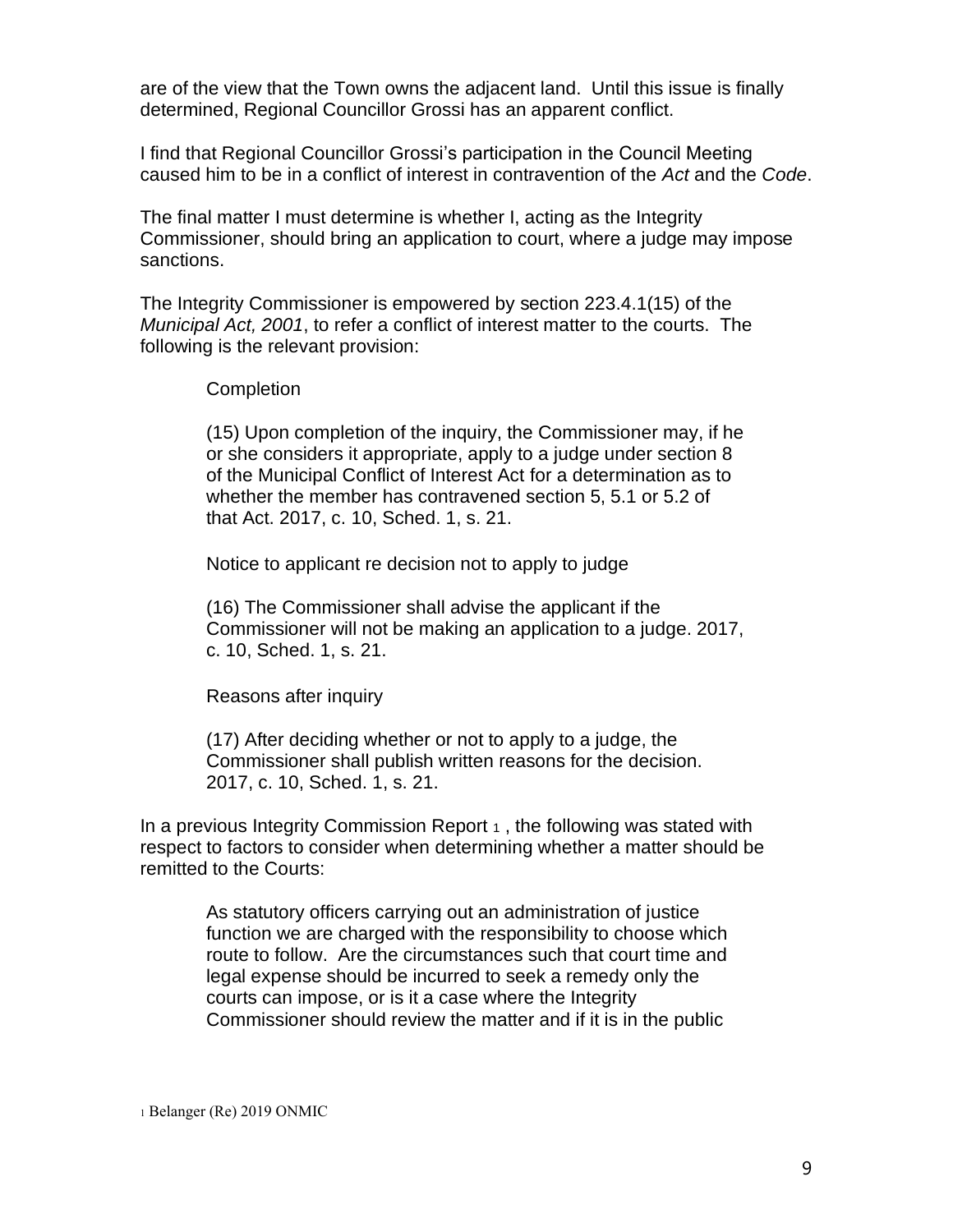interest to do so, make recommendations to Council for the imposition of a recommended sanction, if any?

It is apparent that, unless removal from office is sought, or unless a member who has benefited financially is refusing to voluntarily disgorge such profits, it is not in the public interest for the Integrity Commissioner to pursue additional sanctions by way of application to a judge.

Similarly, I am not recommending removal from office. The Town is still at an early stage with respect to its divestiture of the Lake Drive parcels of land. Appraisals are being sought, and the Town has not yet agreed on a formula to establish pricing for the lakefront parcels. Thus, Regional Councillor Grossi has not yet benefited financially, and there are no profits to disgorge. On this basis, I do not believe that it is in the public interest to pursue additional sanctions by way of application to a judge.

However, the conflict of interest is a serious matter. Further conflict can be avoided by Regional Councillor Grossi complying with section 5(1) of the *Act*. For clarity, Regional Councillor Grossi should immediately do the following:

- (a) Prior to any consideration of the Lake Drive Issue at further Council meetings, he should disclose his interest as a property owner on Lake Drive:
- (b) He shall not take part in the discussion of, or vote on any question relating to the Lake Drive Issue; and
- (c) He shall not attempt in any way, whether before, during, or after the meeting, to influence the voting on any such question.

## **Summary of Findings**

I find that the Regional Councillor Grossi had a conflict of interest when he failed to declare an interest and participated in a vote with respect to the Lake Drive Issue at the Council Meeting. This contravened both the *Act* and the *Code.*

While these contraventions do not warrant an application to a judge, they do warrant a sanction. Regional Councillor Grossi has had years of experience on Council, both as mayor and as a member of Council.

## **Recommendations**

I recommend that having found that Regional Councillor Grossi was in a conflict of interest, contrary to both the *Act* and the *Code,* he shall receive a 10-day suspension of pay. Regional Councillor Grossi should objectively have recognized the obvious conflict in this instance. If he had any doubt, he should have sought advice and guidance from the Integrity Commissioner. Given his years of experience with Town Council, it strains credibility to think that he would not recognize a potential conflict as a property owner on Lake Drive. His failure